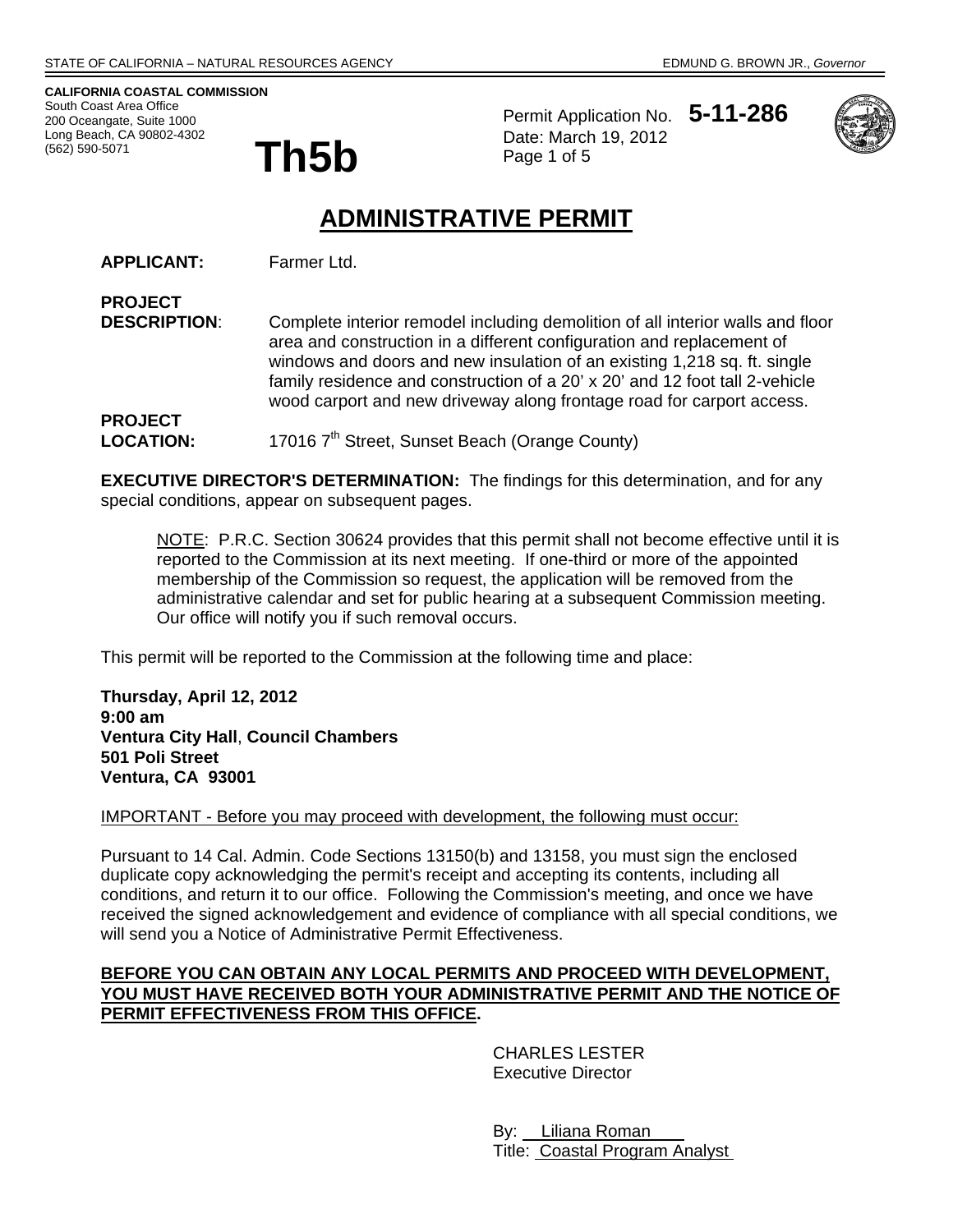# **STANDARD CONDITIONS:**

- 1. Notice of Receipt and Acknowledgment. The permit is not valid and development shall not commence until a copy of the permit, signed by the permittee or authorized agent, acknowledging receipt of the permit and acceptance of the terms and conditions, is returned to the Commission office.
- 2. Expiration. If development has not commenced, the permit will expire two years from the date on which the Commission voted on the application. Development shall be pursued in a diligent manner and completed in a reasonable period of time. Application for extension of the permit must be made prior to the expiration date.
- 3. Interpretation. Any questions of intent or interpretation of any term or condition will be resolved by the Executive Director or the Commission.
- 4. Assignment. The permit may be assigned to any qualified person, provided assignee files with the Commission an affidavit accepting all terms and conditions of the permit.
- 5. Terms and Conditions Run with the Land. These terms and conditions shall be perpetual, and it is the intention of the Commission and the permittee to bind all future owners and possessors of the subject property to the terms and conditions.

# **SPECIAL CONDITIONS:** See page five.

# **EXECUTIVE DIRECTOR'S DETERMINATION (continued):**

The Executive Director hereby determines that the proposed development is a category of development, which, pursuant to PRC Section 30624, qualifies for approval by the Executive Director through the issuance of an Administrative Permit. Subject to Standard and Special Conditions as attached, said development is in conformity with the provisions of Chapter 3 of the Coastal Act of 1976 and will not have any significant impacts on the environment within the meaning of the California Environmental Quality Act. If located between the nearest public road and the sea, this development is in conformity with the public access and public recreation policies of Chapter 3.

# **FINDINGS FOR EXECUTIVE DIRECTOR'S DETERMINATION:**

# **A. Project Location and Description**

The project site is a 2,700 sq. ft. inland lot within the first public road and the sea located at 17016  $7<sup>th</sup>$  Street in the Sunset Beach community which was recently annexed to the City of Huntington Beach (Exhibit #1 and #2). The rectangular lot (90' deep x 30' wide) is located between North Pacific Avenue and Pacific Coast Hwy. Single and multiple family residences characterize the surrounding area to the west and commercial area along Pacific Coast Hwy to the east. Coastal public access is available approximately 200 feet from the site.

The property was originally developed in 1922 as a single family residence. However, at the time the previously certified Sunset Beach LCP was originally certified on July 22, 1981, the land use designation for this lot and an adjacent lot was classified as Sunset Beach Tourist/Commercial, most likely due to their proximity to the Pacific Coast Hwy commercial zone and the need for tourist/commercial uses in Sunset Beach. The lot originally developed for residential use in 1922, has remained in a residential legal non-conforming use since the adoption of the previously certified Sunset Beach LCP.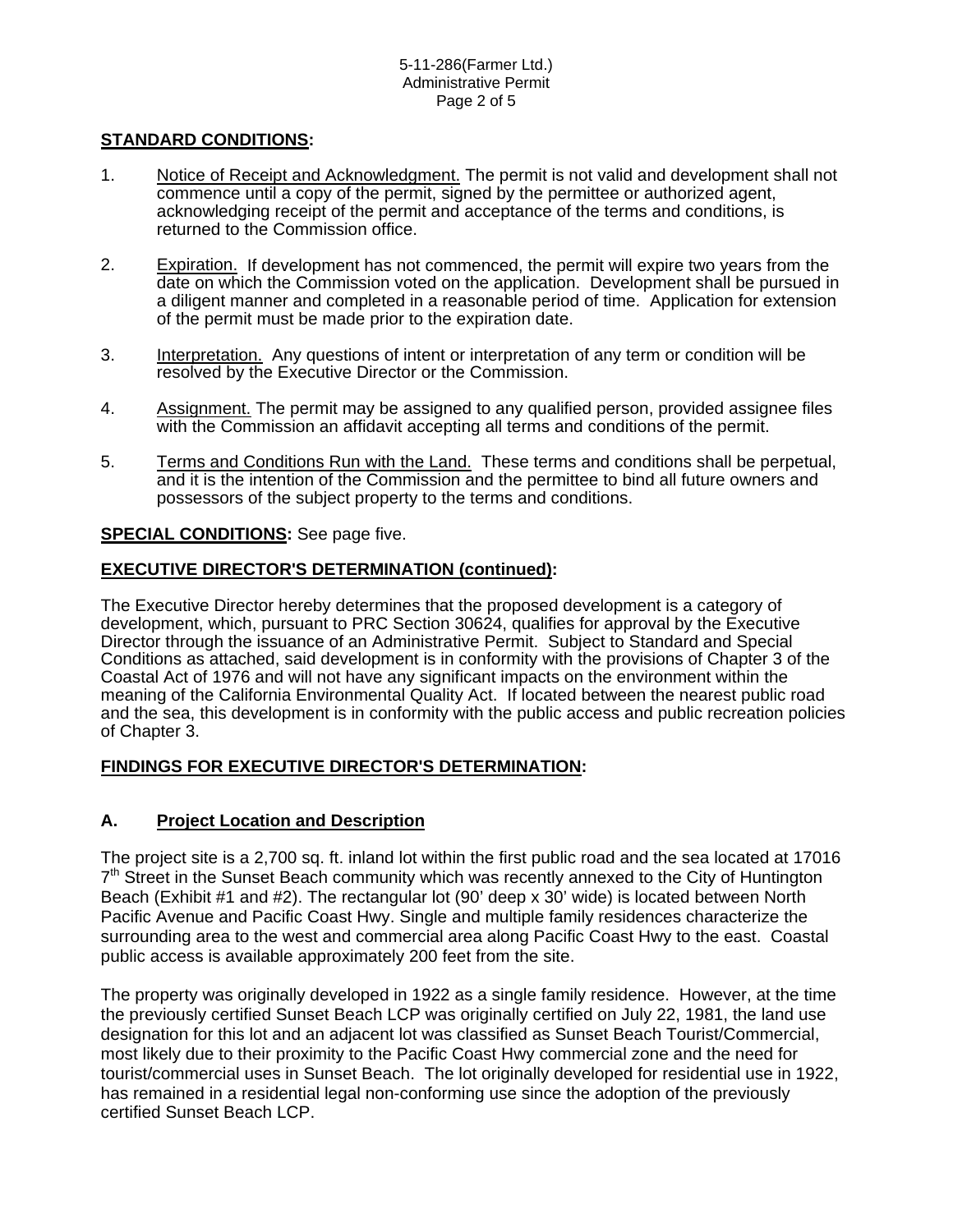The applicant is proposing a complete interior remodel to an existing two story, 17' tall, 1,218 sq. ft. single family residence including demolition of all interior walls and floor area and construction in a new configuration, new replacement windows, doors and exterior façade improvements and construction of a new 20' x 20' and 12' tall 2-vehicle wood carport and new driveway cut-out along frontage road for carport access. No foundation work or demolition/reconstruction of exterior walls or roof is proposed. Removal of permeable grass area for concrete carport paving proposed. Project plans included as Exhibit #3.

Although the applicant is proposing a complete interior remodel, as no work is proposed to the foundation, the roof or exterior walls of the existing primary structure and garage, the amount of demolition is not substantial enough to consider the proposed remodel new development on the site. Therefore, as the site is not proposed for complete re-development (i.e., demolition and reconstruction), continuation of the non-conforming residential use may persist at this time. Furthermore, the applicant submitted documentation indicating that although there are discrepancies (non-conformities) between the zoning designations of some lots in the previously certified Sunset Beach LCP and the actual current use of the lots, the majority of the lots do provide Tourist/Commercial services. Per the supporting information submitted by the applicant, in the vicinity of the subject site along the area designated Sunset Beach Tourist/Commercial out of 89 lots of varying sizes along Pacific Coast Hwy between Warner Avenue and Anderson Street, 76 lots (85.4%) provided Tourist/Commercial uses and only 13 lots were developed similarly with residences but were designated as Sunset Beach Tourist/Commercial in the previously certified Sunset Beach LCP. Therefore, staff concludes that the continuation of the non-conforming residential use at this site would not have an adverse impact on the provision of tourist commercial services in the vicinity.

Adequate measures to address water quality have been incorporated during construction. The proposed development will not result in adverse impacts to coastal access, coastal resources, public recreation or coastal views.

Section 30600(c) of the Coastal Act provides for the issuance of coastal development permits directly by the Commission in regions where the local government having jurisdiction does not have a certified Local Coastal Program. The annexation of Sunset Beach from Orange County to the City of Huntington Beach became final in August 22, 2011. The City of Huntington Beach has submitted an LCP amendment request to incorporate the previously certified Sunset Beach LCP into the Huntington Beach LCP. In the meantime, the Coastal Commission is the coastal development permit issuing entity and the standard of review is Chapter 3 of the Coastal Act. The previously certified Sunset Beach Land Use Plan may be used for guidance.

# **B. Water Quality**

The proposed development has a potential for discharge of polluted runoff from the project site into nearby coastal waters. The storage or placement of construction material, debris, or waste in a location where it could be discharged into coastal waters would result in an adverse effect on the marine environment. To reduce the potential for construction related impacts on water quality, the Commission imposes special conditions requiring, but not limited to, the appropriate storage and handling of construction equipment and materials to minimize the potential of pollutants to enter coastal waters. Therefore, the Commission finds that the proposed development, as conditioned, conforms to Sections 30230 and 30231 of the Coastal Act regarding the protection of water quality to promote the biological productivity of coastal waters and to protect human health.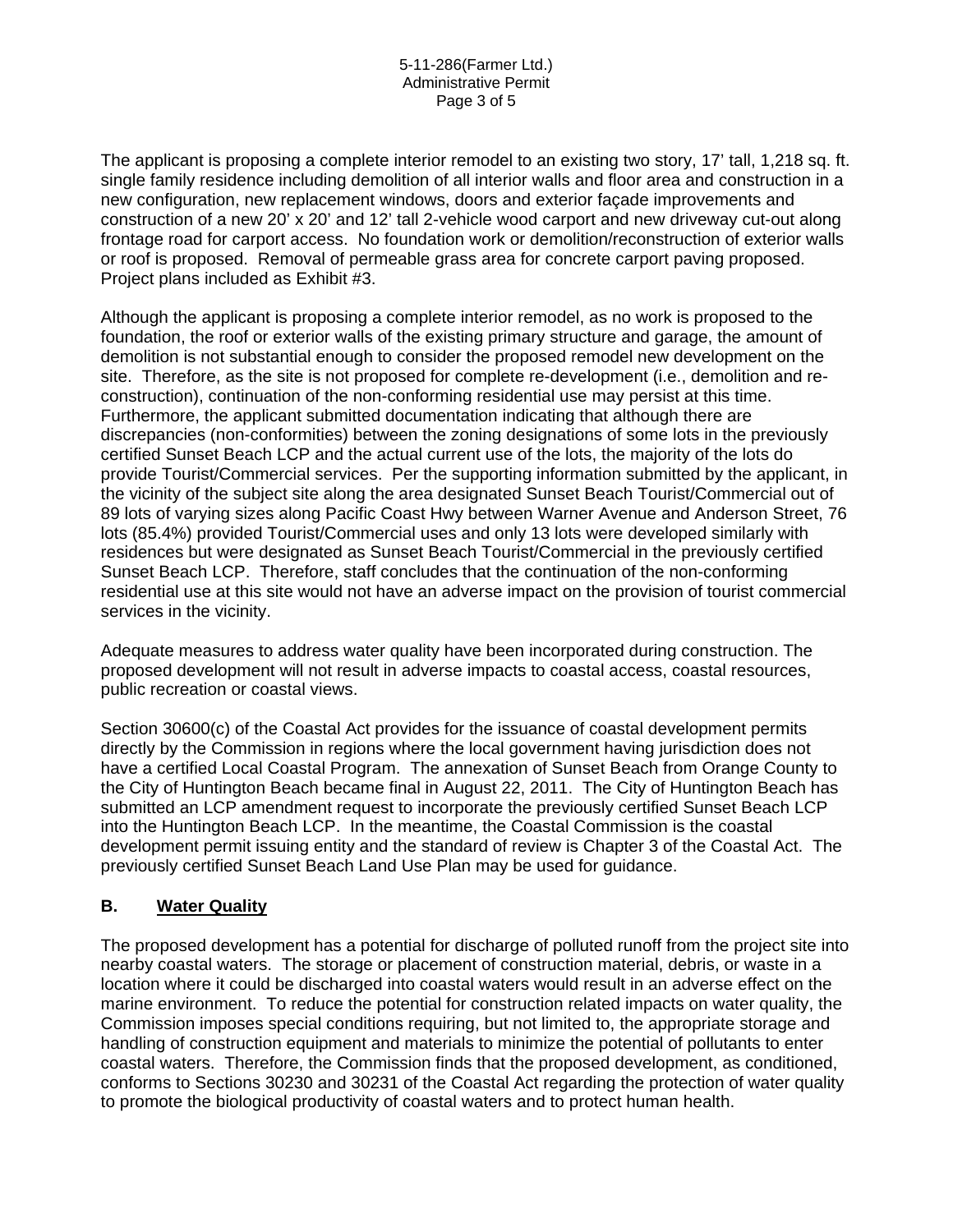# **C. Access**

There currently is no on-site parking provided for the existing single-family development. Residents rely on public on-street parking along  $7<sup>th</sup>$  Street and parking in the back alley. When a private development does not provide adequate on-site parking, users of that development who arrive by automobile are forced to occupy public parking used by visitors to the coastal zone. Access to the closest public beach is only 200 feet (2 blocks) southwest of the project site (Exhibit #2). The relative proximity of public coastal access to the project site gives good reason for the need for adequate parking for private residential development. There are no parking restrictions on  $7<sup>th</sup>$  Street aside from street sweeping twice a month. Insufficient parking on the project site results in users of that development taking up on-street public parking spaces that the general public may use to access the public beach two blocks away. Thus, all private development must provide adequate on-site parking to minimize adverse impacts on public access.

The Commission has consistently found that two parking spaces are adequate to satisfy the parking demand generated by one individual residential unit. The applicant proposes construction of a two-vehicle carport for the existing single-family residence. As proposed, the development is consistent with the Commission's typically applied parking standards and those of the previously certified LCP. However, provision of on-site parking would require a new driveway apron cutout on  $7<sup>th</sup>$  Street where none existed before for access to the proposed new carport, which would result in the loss of one on-street parking space. Staff finds that there is ample unrestricted and unmetered on-street parking available along Pacific Avenue so that the loss of one to two on-street spaces in order to meet the on-site parking requirement for the existing residential use would not adversely affect the public's ability to gain access to and/or to make use of the coast and nearby recreational facilities. Therefore, the Commission finds the project consistent with Section 30252 of the Coastal Act.

# **D. Local Coastal Program**

The LCP for Sunset Beach was effectively certified on July 22, 1981. The certified LCP was comprehensively updated in June 1991. The annexation of Sunset Beach from Orange County to the City of Huntington Beach became final in August 22, 2011. The City of Huntington Beach has since submitted an LCP amendment request to incorporate the previously certified Sunset Beach LCP into the certified Huntington Beach LCP. In the interim, the Coastal Commission is the coastal development permit issuing entity and the standard of review is Chapter 3 of the Coastal Act. As conditioned, the proposed development is consistent with Chapter 3 of the Coastal Act and with the previously certified Land Use Plan for the area. Approval of the project, as conditioned, will not prejudice the ability of the local government to prepare a Local Coastal Program that is in conformity with the provisions of Chapter 3.

# **E. California Environmental Quality Act (CEQA)**

As conditioned, there are no feasible alternatives or additional feasible mitigation measures available that would substantially lessen any significant adverse effect that the activity may have on the environment. Therefore, the Commission finds that the proposed project, as conditioned to mitigate the identified impacts, is the least environmentally damaging feasible alternative and can be found consistent with the requirements of the Coastal Act to conform to CEQA.